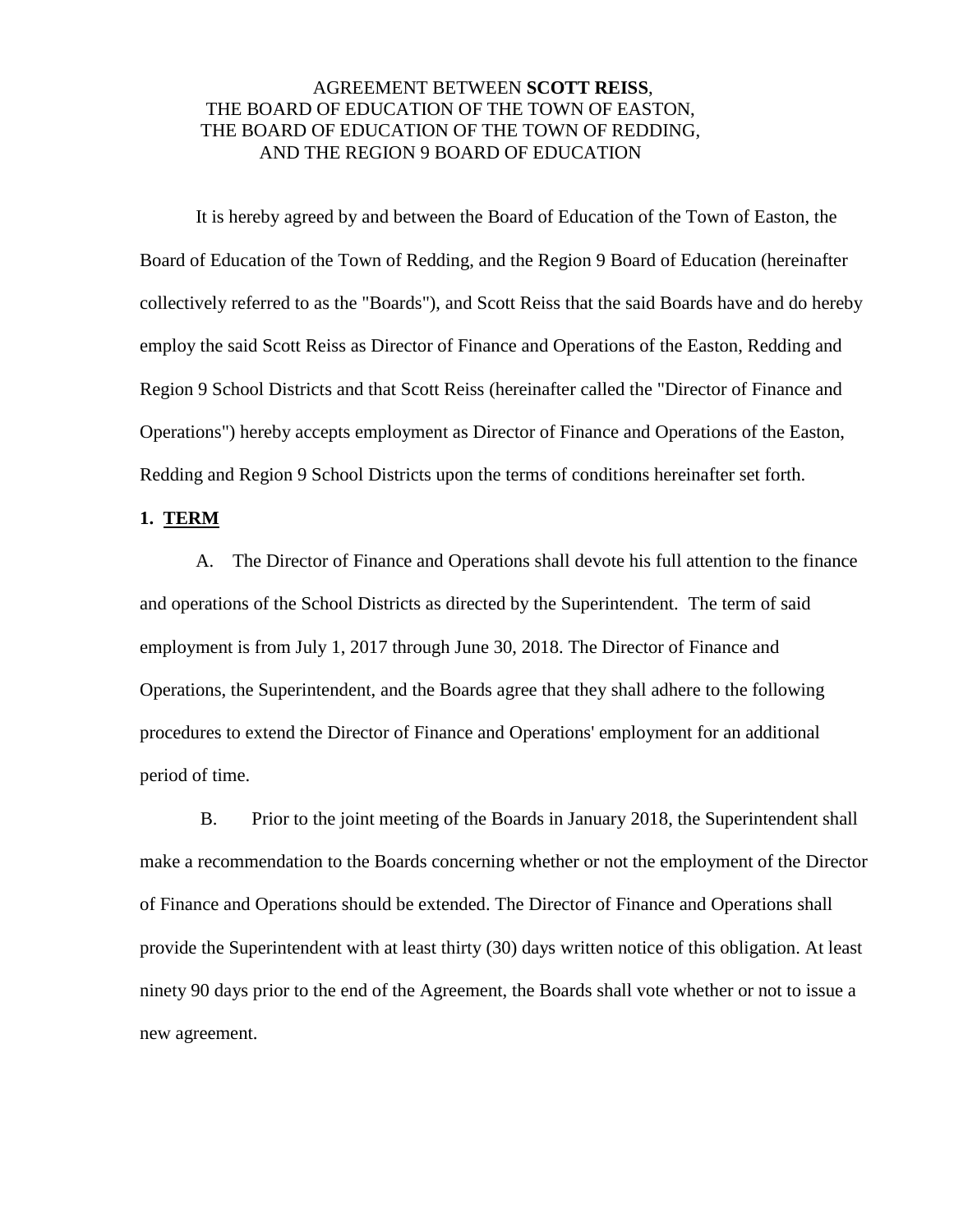C. Anything in this Section 1 to the contrary notwithstanding, the provisions of Section 6 of this Agreement shall take precedence and the Director of Finance and Operations' employment may be terminated under the provisions of said Section.

### **2. COMPENSATION**

 A. For the period of July 1, 2017 through June 30, 2018, the Director of Finance and Operations shall be paid an annual base salary of \$169,000.00.

B. All salary and other payments called for by this Agreement, including but not limited to fringe benefits and expenses, shall be paid by the Boards in the following proportions:

| <b>Easton Board of Education</b> | 33.33% |
|----------------------------------|--------|
| Redding Board of Education       | 33.33% |
| Region 9 Board of Education      | 33.34% |

# **3. FRINGE BENEFITS AND WORKING CONDITIONS**

A. The Director of Finance and Operations shall be entitled to receive twenty (20) paid sick/personal days each contract year (July 1-June 30). The Director of Finance and Operations' sick/personal day account shall be so credited on July 1 of each contract year. No more than three (3) of these days shall be used as personal days in one contract year. Unused days shall be accumulated from year to year to a maximum accumulation of 180 days. Sick/Personal days accumulated hereunder are to be used exclusively for the purpose of compensating the Director of Finance and Operations for work days missed due to illness or attendance to personal business and, in no event, shall the accumulated sick/personal days be paid to the Director of Finance and Operations, or to his estate, in the event his employment terminates, he resigns, or upon his retirement or death. Furthermore, notwithstanding anything to the contrary contained in this Agreement, in the event this Agreement is terminated for any reason or expires, the Director of Finance and Operations shall accrue only a pro-rata portion of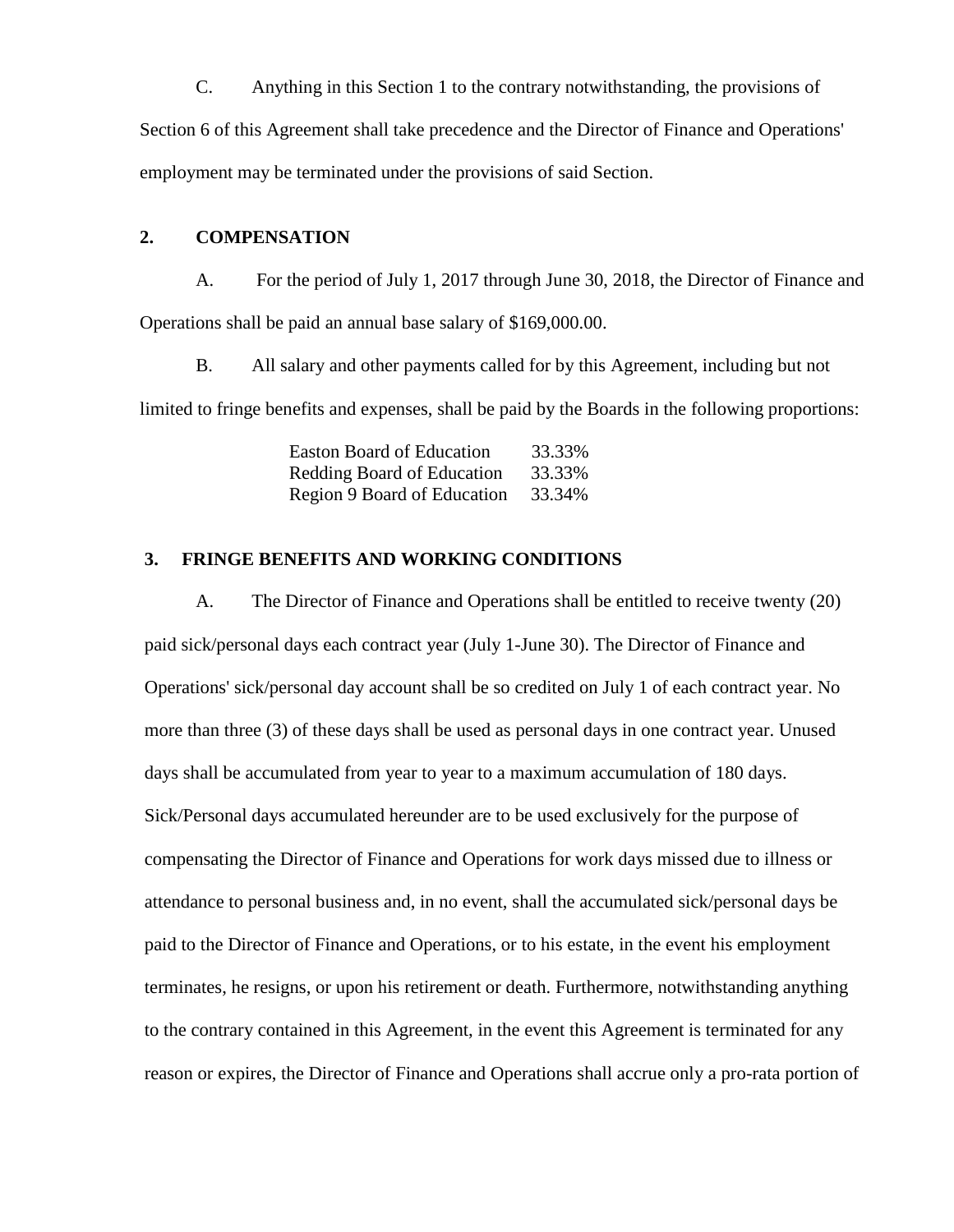the sick/personal days for the contract year following the notice of termination, based upon the actual number of days the Director of Finance and Operations was employed during the contract year in which termination occurs.

B. The Boards shall provide the Director of Finance and Operations with twenty-five (25) vacation days annually, exclusive of legal holidays. Such vacation days shall be taken during the year in which they are earned after which time they are forfeited. Notwithstanding the foregoing, with the prior written permission of the Superintendent, the Director of Finance and Operations may carry over up to five (5) days into the next fiscal year, which days shall be taken in that year. Upon the Director of Finance and Operations' resignation, retirement or death, his estate, as appropriate, shall be entitled to payment for all unused vacation days; vacation days accrue monthly and such payments shall be made on a prorated basis.

 C. Effective upon the Director of Finance and Operations' commencement of employment, the Boards will provide the Director of Finance and Operations with his choice of health insurance packages from among those provided to certified teaching staff employed by each of the Boards. The Director of Finance and Operations shall pay to the Boards the percentage of the health insurance premiums for such coverage paid by certified teaching staff covered by the plan of his choice. The Director of Finance and Operations may change his choice of health insurance plans during the open enrollment period of any plan to which he seeks to enroll. For the sole purpose of initial eligibility for medical insurance effective July 1, 2017, the Director of Finance and Operations' hire date will be stated as June 30, 2017.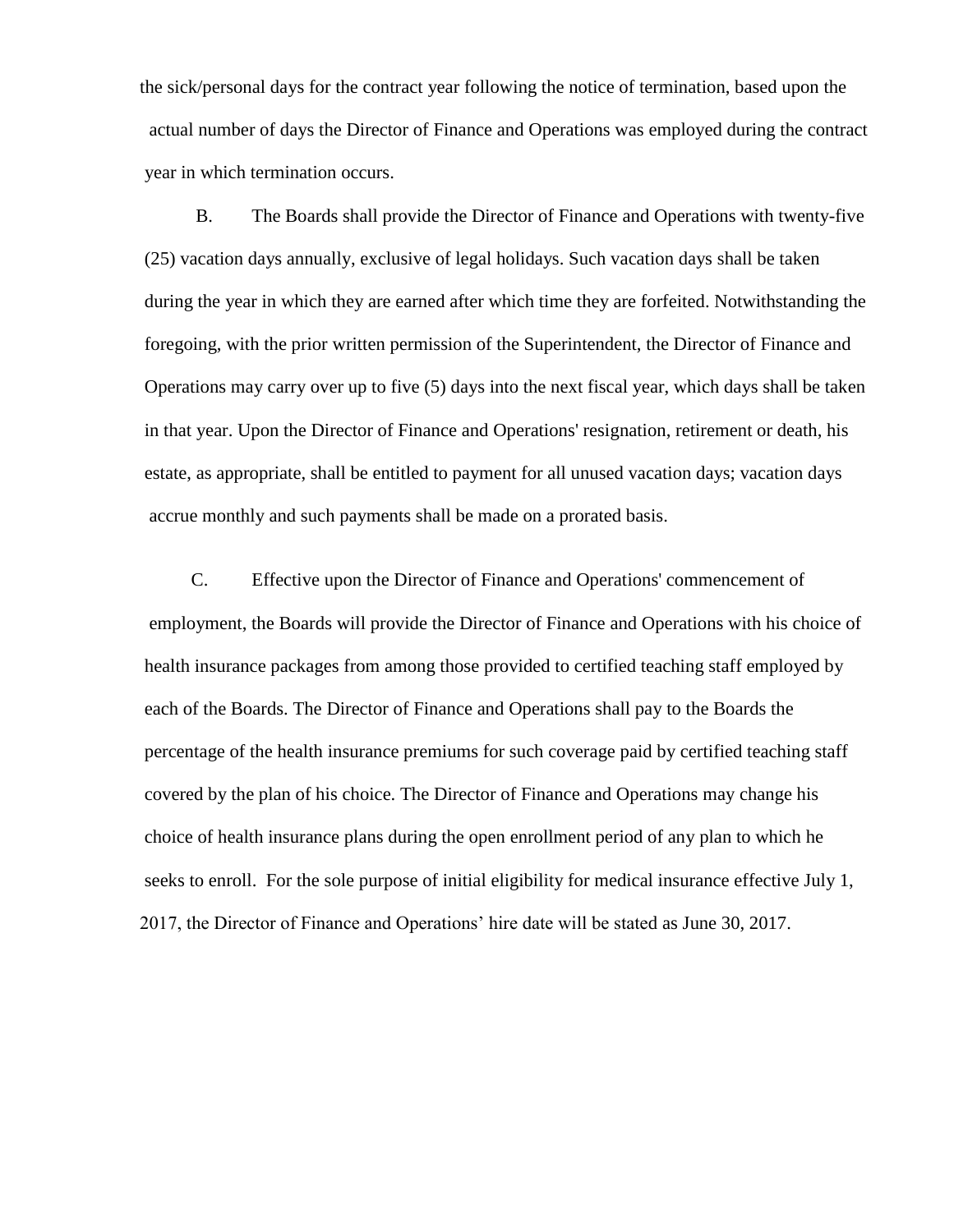D. When graduate coursework or additional training for the Director of Finance and Operations is deemed appropriate by the Superintendent to improve job performance, the cost of tuition and materials will be reimbursed by the Boards, upon successful completion of the coursework, at a reimbursement rate equal to seventy-five percent (75%) of the actual cost to a maximum of fifteen (15) credits per year.

E. The Director of Finance and Operations shall be eligible for all holidays, bereavement days, disability insurance, and pension benefits available to Central Office employees in accordance with the Boards of Education Office Personnel Operating Procedures.

F. The Director of Finance and Operations shall be reimbursed, in an amount not to exceed \$500 annually, for the premium cost incurred by him for purchasing a term life insurance policy equal to two (2) times his base salary.

### **4. EXPENSES**

The Director of Finance and Operations shall be reimbursed for reasonable out-of-pocket expenses incurred in the performance of his professional duties within budgetary allowances for expenses as the Superintendent may approve. The Boards agree to reimburse the Director of Finance and Operations for professional use of his personal vehicle at the IRS allowable rate.

**5. PROFESSIONAL IMPROVEMENT** The Director of Finance and Operations will be encouraged to attend appropriate professional meetings at the local, state and national levels, and will receive leave for such purposes as approved by the Superintendent. Within budget constraints, as approved by the Boards, such costs of attendance shall be paid by the Boards upon presentation of valid receipts for any out-of-pocket expenses incurred by the Director of Finance and Operations.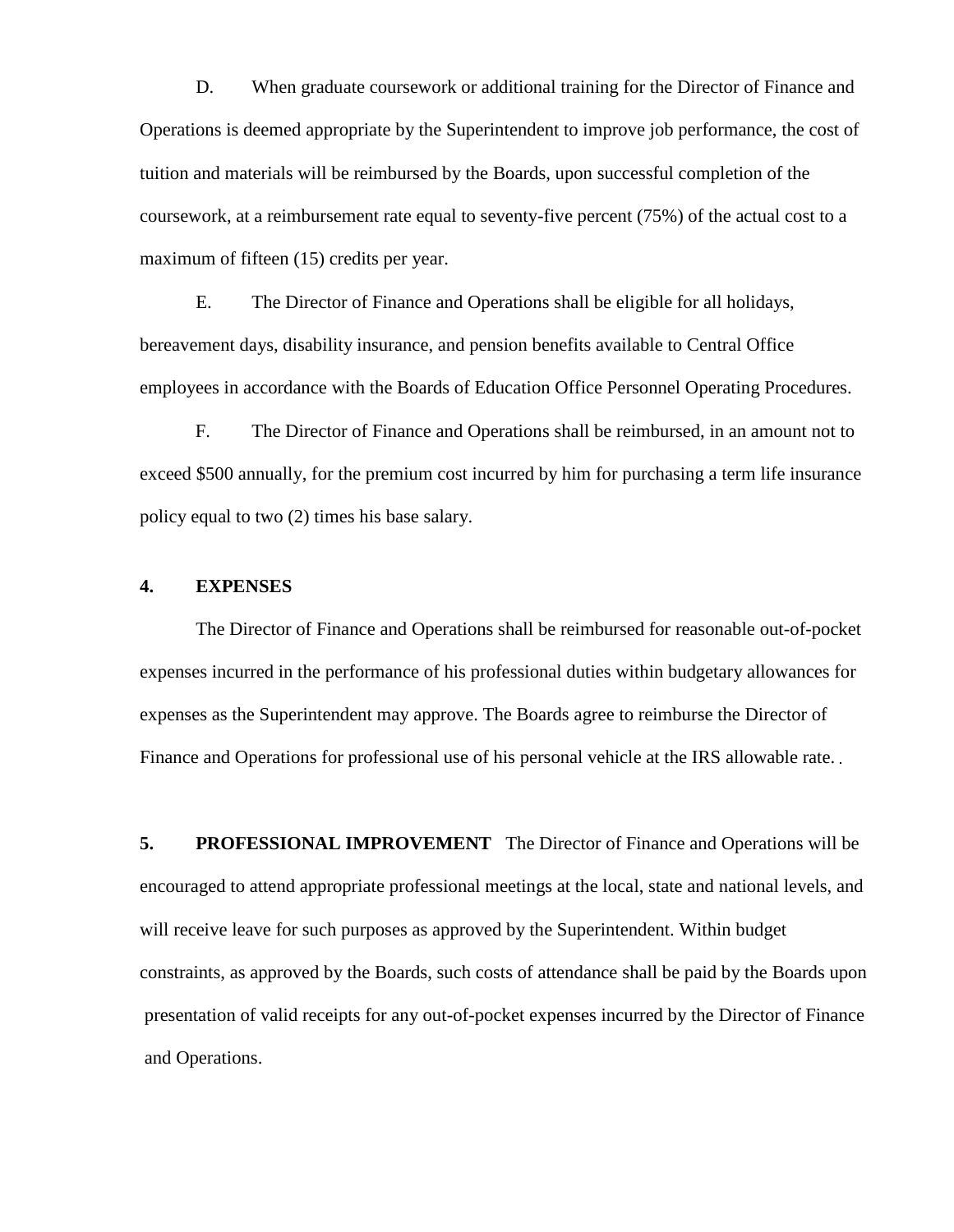#### **6. TERMINATION**

A. The parties may, by mutual consent, terminate this Agreement at any time.

B. The Director of Finance and Operations may terminate this Agreement

upon ninety (90) days written notice to the Superintendent.

C. The Boards may terminate this Agreement upon ninety (90) days written notice to the Director of Finance and Operations or otherwise for just cause.

# **7. EVALUATION**

The evaluation of the Director of Finance and Operations shall be the responsibility of the Superintendent of Schools.

### **8. GENERAL PROVISIONS**

A. This Agreement shall be deemed severable and any part hereof which may be held invalid by a court or other entity of competent jurisdiction shall be deemed automatically excluded from this Agreement and the remaining parts shall remain in full force and effect.

B. This Agreement contains the entire understandings of the parties hereto and constitutes the only agreement between the Boards and the Director of Finance and Operations regarding the employment of the Director of Finance and Operations by the Boards. This Agreement supersedes all prior agreements, either expressed or implied, between the parties hereto regarding the employment of the Director of Finance and Operations by the Boards.